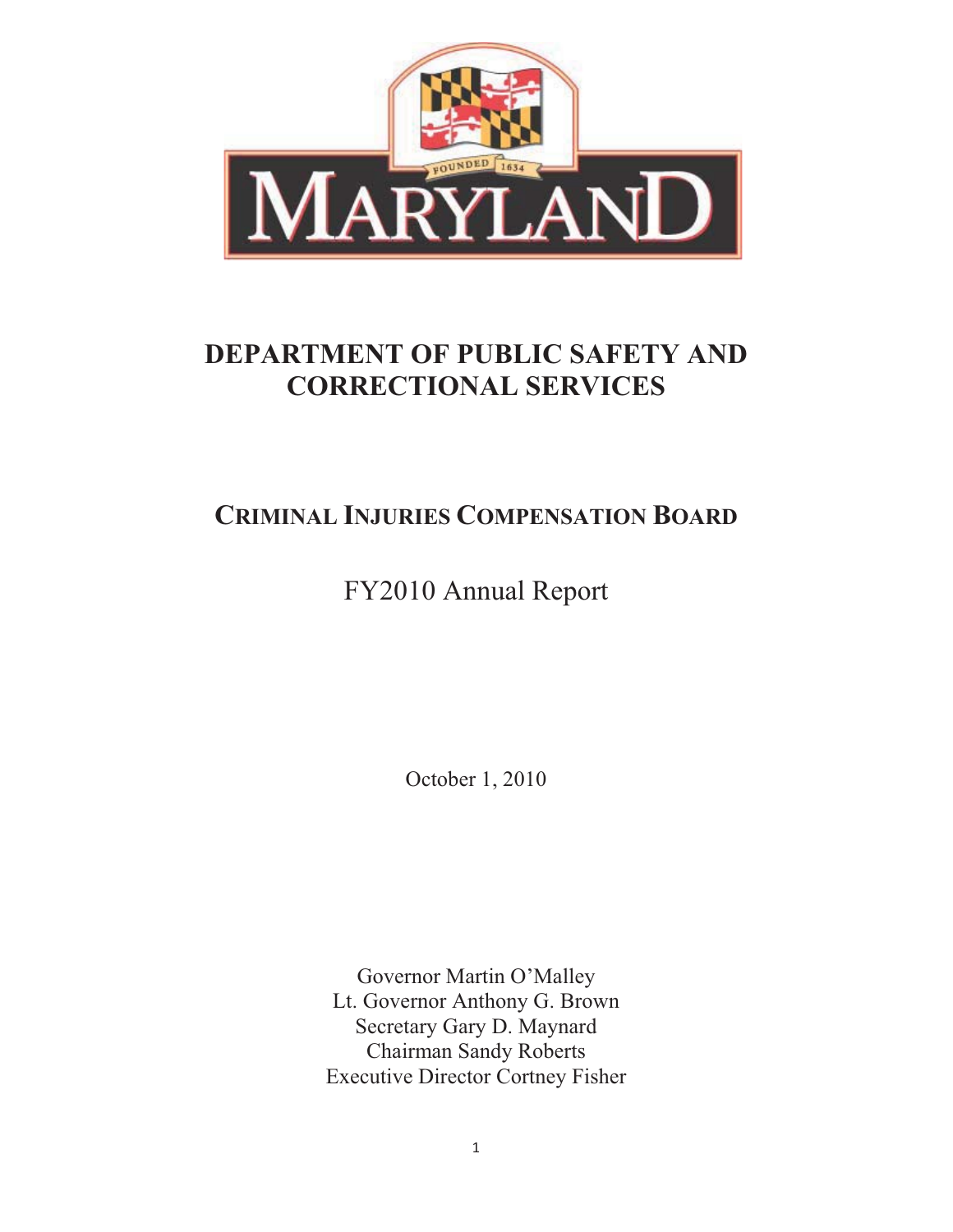

**Department of Public Safety and Correctional Services** 

**Criminal Injuries Compensation Board**  6776 REISTERSTOWN ROAD • SUITE 206 • BALTIMORE, MARYLAND 21215 (410) 585-3010 • FAX (410) 764-3015 • www.dpscs.state.md.us

October 1, 2010

The Honorable Gary D. Maynard Secretary, Department of Public Safety and Correctional Services 300 E. Joppa Road, Suite 1000 Towson, Maryland 2186-3020

Re: Criminal Injuries Compensation Board's 2010 Annual Report

Dear Secretary Maynard:

According to Criminal Procedure Article, §11-805(a)(8), Annotated Code of Maryland, the Criminal Injuries Compensation Board is to submit an annual report to the Governor and you. Please accept this report as the 2010 Annual Report of the Criminal Injuries Compensation Board.

The report details the activities of the Board for Fiscal Year of 2010. The Board has paid out over \$7.3M in claims this fiscal year, while only collecting \$3.6M in from special funds collections. Overall, the Board has made great strides towards its goal of ensuring victim satisfaction with the compensation procedure.

One of the major issues facing the Board immediately is funding future payments. All of these concerns and accomplishments are detailed in the attached report.

I hope that find the report both meaningful and informative. If I can be of any further assistance please do not hesitate to contact me.

Sincerely,

 Cortney Fisher Executive Director

c: Deputy Secretary Philip Pié, DPSCS Chairman Sandy Roberts, CICB

STATE OF MARYLAND

MARTIN O'MALLEY GOVERNOR

ANTHONY G. BROWN LT. GOVERNOR

GARY D. MAYNARD **SECRETARY** 

PHILIP PIÉ DEPUTY SECRETARY PROGRAMS AND SERVICES

CORTNEY FISHER EXECUTIVE DIRECTOR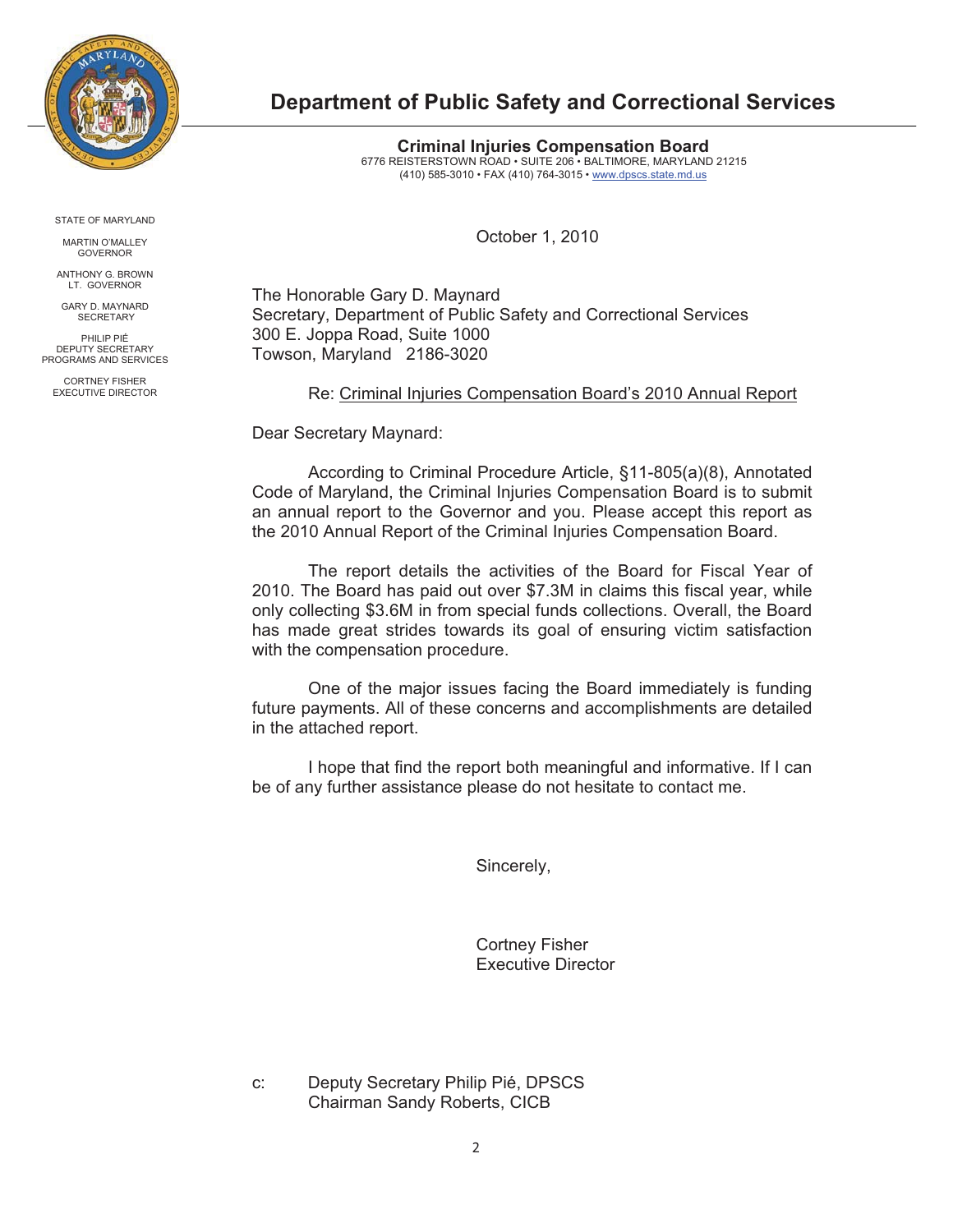#### **General Program Information**

#### **Program-Description**

Pursuant to the authority granted to it by the Maryland Annotated Code, Criminal Procedure Article, §§11-801 through 11-819 and the Secretary of the Department of Public Safety and Correctional Services, the Maryland Criminal Injuries Compensation Board (CICB) provides financial assistance to crime victims who have suffered compensable injury or loss in the aftermath of victimization. The CICB consists of two equal entities which co-exist under the authority of the Secretary: an appointed Board, which hears disputed claims and makes decisions regarding awards and denials and an employed staff, which processes requests for compensation under the direction of CICB's Executive Director. The Criminal Injuries Compensation Fund (CICF) consists of a state special fund appropriation comprised of fees levied throughout the criminal justice process and a federal fund appropriation also comprised of fees levied on offenders in the federal criminal justice system.

#### **Mission**

The Criminal Injuries Compensation Board assists the Department and the Secretary in enhancing services to victims of crime by providing compassionate care and mitigating the impact on crime victims by providing financial assistance in the aftermath of criminal victimization.

#### **Vision**

The Maryland Criminal Injuries Compensation Board will be nationally recognized as a leader in the field of crime victim services and rights. We will be known as a compensation authority who values dignity, respect, professionalism, diversity, and competence in our interactions with each other, our colleagues, and our constituency. We strive to meet one of the core rights of crime victims: financial restoration. We will provide compassionate and competent services to crime victims by accurately and efficiently processing claims for compensation to alleviate financial hardship in the aftermath of criminal victimization. We will set the standard for and provide leadership in the field of crime victim services within the Department of Public Safety and Correctional Services. Claimants of the Maryland Criminal Injuries Compensation Board will be presumed eligible for claims and will be heard throughout the claims process, be treated with dignity, respect, and fairness, be informed at all times of their claims status, and will fully afforded the right to participate in the claims process.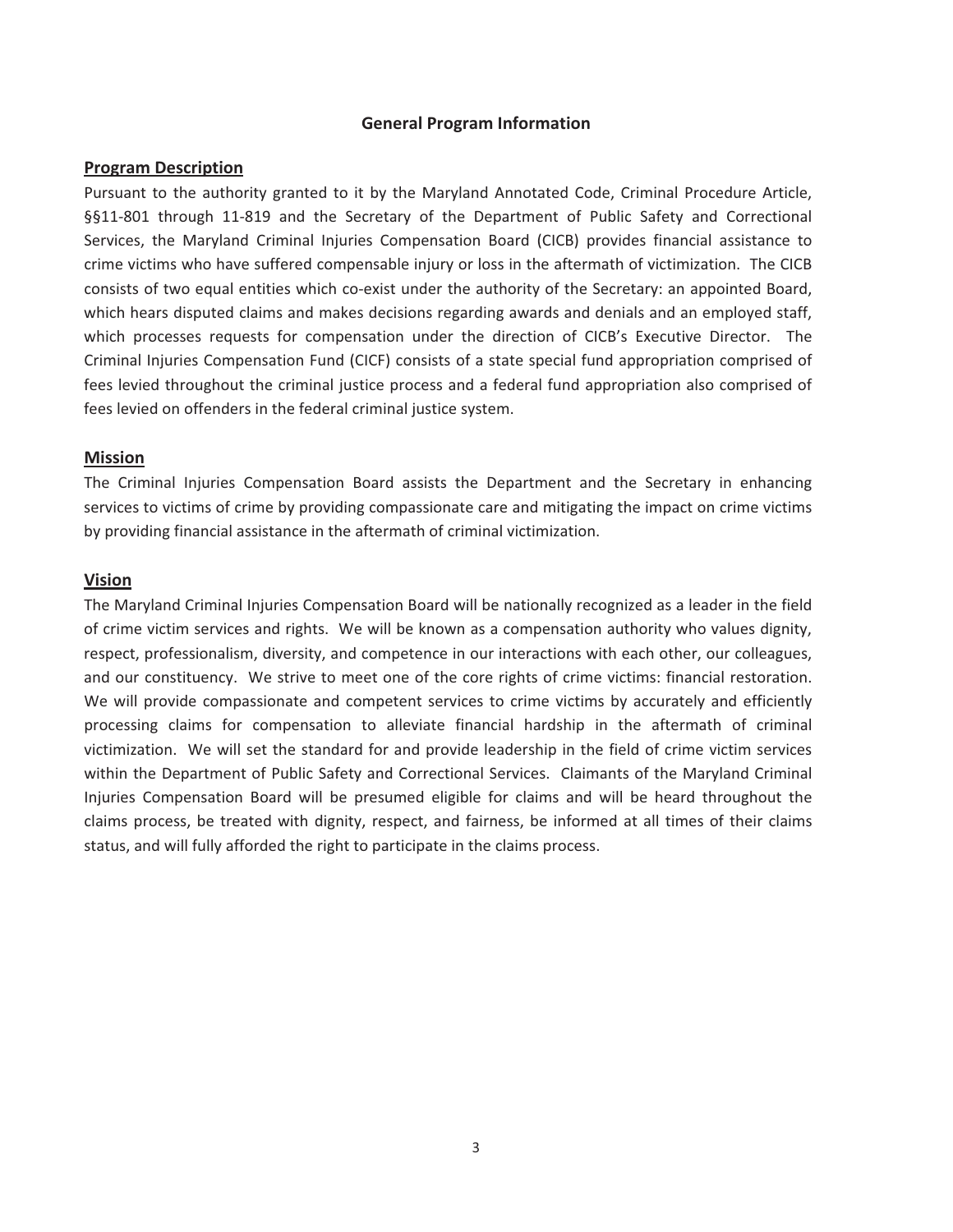## **Financial Overview**

#### **Revenue**

During Fiscal Year 2010 the Criminal Injuries Compensation Board collected a total of \$3,595,640 in revenue from Special Funds appropriated by the General Assembly. The breakdown of collection sources is as follows:

- . Pursuant to Courts and Judicial Proceedings Article §7-409(b), the Criminal Injuries Compensation Fund received \$147,252 from an estimated 7,363 Circuit Court criminal cases. Circuit Court criminal case revenue represents 4.0% of the total revenue collected by the Criminal Injuries Compensation Fund.
- Pursuant to Courts and Judicial Proceedings Article §7-409(c), the Criminal Injuries Compensation Fund received \$1,075,238 from an estimated 53,762 District Court criminal cases. District Court criminal case revenue represents 29.9% of the total revenue collected by the Criminal Injuries Compensation Fund.
- . Pursuant to Courts and Judicial Proceedings Article §7-409(c), the Criminal Injuries Compensation Fund received \$1,780,886 from an estimated 593,629 District Court traffic cases. District Court traffic court case revenue represents 49.5% of the total revenue collected by the Criminal Injuries Compensation Fund.
- . Pursuant to Courts and Judicial Proceedings Article §7-409(d), the Criminal Injuries Compensation Fund received a \$500,000 transfer which represents 13.9% of the total revenue collected by the Criminal Injuries Compensation Fund.
- As a result of the Criminal Injuries Compensation Board's revenue recovery program, the Criminal Injuries Compensation Fund received a total of \$92,264, all of which was recovered from restitution owed by offenders as a result of a criminal conviction and sentence which included a restitution order. Revenue recovery during Fiscal Year 2010 represents 2.6% of the total revenue collected by the Criminal Injuries Compensation Fund.-

#### **Expenditures**-

During Fiscal Year 2010, the Criminal Injuries Compensation Board spent a total of \$8,102,323. Of the just over \$8,000,000 spent, the Criminal Injuries Compensation Board disbursed \$7,337,078 in awards to crime victims and used \$765,245 on operating expenses to manage the agency. Operating expenses represent only 9.4% of the CICB budget, while over 90% of the budget is disbursed directly to crime victims. \$4,572,638 of the total amount disbursed was received from a federal compensation grant; \$3,529,685 of the total amount disbursed was received from the Special Fund appropriation discussed above.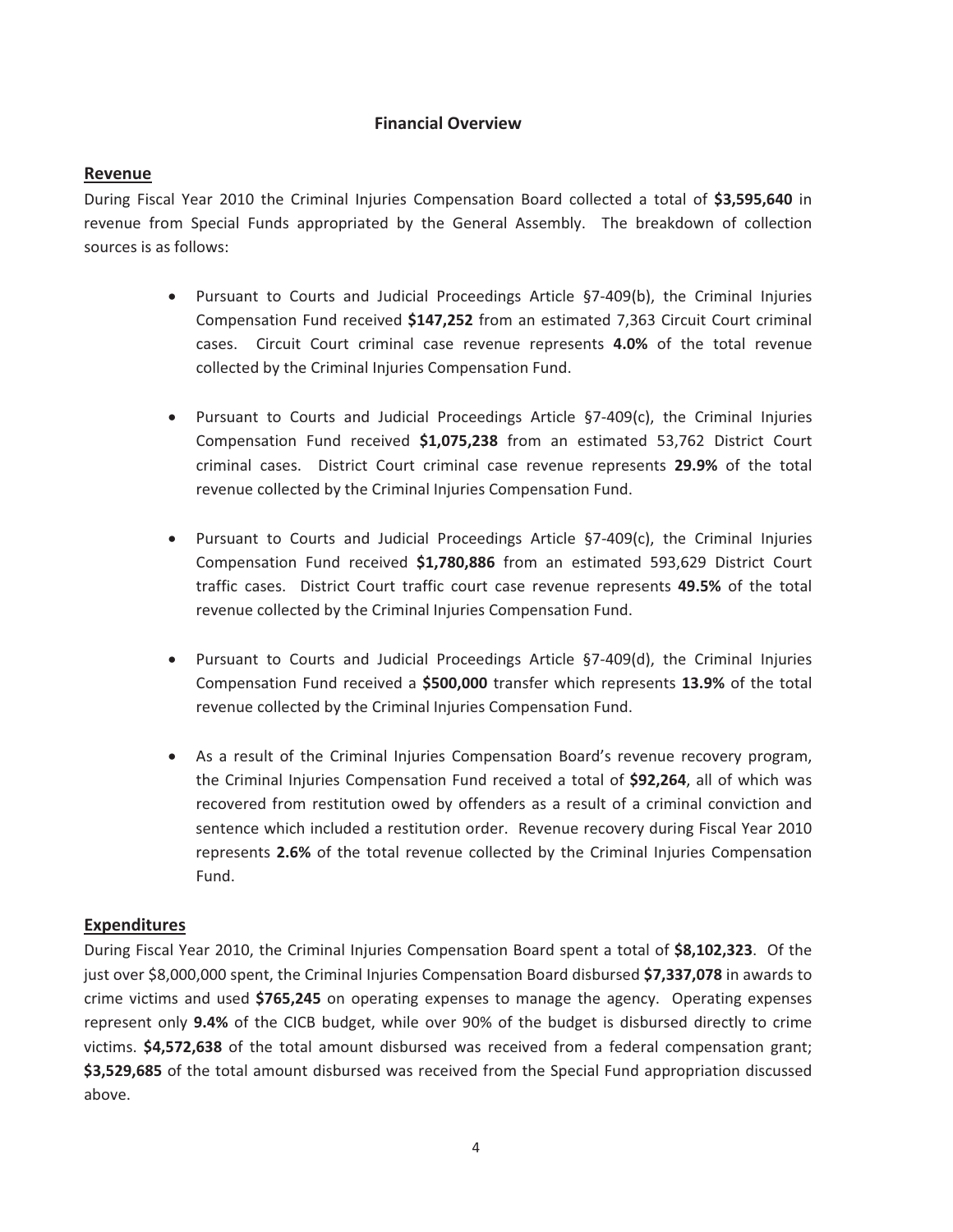#### **Program-Overview-**

Beginning in the fourth quarter of Fiscal Year 2010, and continuing into Fiscal Year 2011, CICB core functions have been divided into three distinct, yet collaborative, internal programs: claims **examination, victim services, and revenue recovery.** 

## **Claims Examination**

The claims examination program of CICB serves the Mission of the agency by maintaining responsibility for financial assistance to crime victims. It is the goal of CICB's claims examination process to provide resources for each claimant, whether through an award of CICF money to eligible claimants and victims or through a referral to other resources for claimants and victims who do not meet the CICF eligibility requirements.

There are nine full-time claims examiner positions, three full-time claims processor positions, and one Administrator position responsible for the claims examination process within CICB. Three of the claims examiner positions were vacant at the end of the Fiscal Year; six of the positions were filled with active claims examiners. Two of the claims processor positions were filled at the end of the fiscal year; one position was vacant.

The claims examination team is responsible for receiving applications for compensation, communicating with the victim and claimant about the claims process, efficiently processing the claim for compensation so that the claimant receives the compensation award in the most expedient manner possible, providing referrals to other programs for financial reimbursement where there is no eligibility for CICF, and processing the claim award for payment through the Department of Public Safety and Financial Services Division of Financial Services.

During Fiscal Year 2010, the claims examination team paid claims in the following categories of victimization:

- -• 282 claims for compensation as a result of homicide, for a total of \$1,612,641.88
- $\bullet$ • 559 claims for compensation as the result of an assault, for a total of \$5,213,001.54
- 31 claims for compensation as the result of a sexual assault, for a total of \$89,786.83
- 29 claims for compensation as the result of domestic violence, for a total of \$154,944.60
- 24 claims for compensation as the result of child abuse, for a total of \$56,966.80
- $\bullet$ • 25 claims for compensation as the result of drunk driving, for a total of \$209,736.03

During Fiscal Year 2010, the claims examination team:

- Received 1,644 claims for compensation from crime victims in Maryland;
- Of the 1,644 claims received, determined that 1,559 claims initially met the statutory minimum requirements for award consideration;
- Facilitated the Board's approval of 950 awards for compensation; and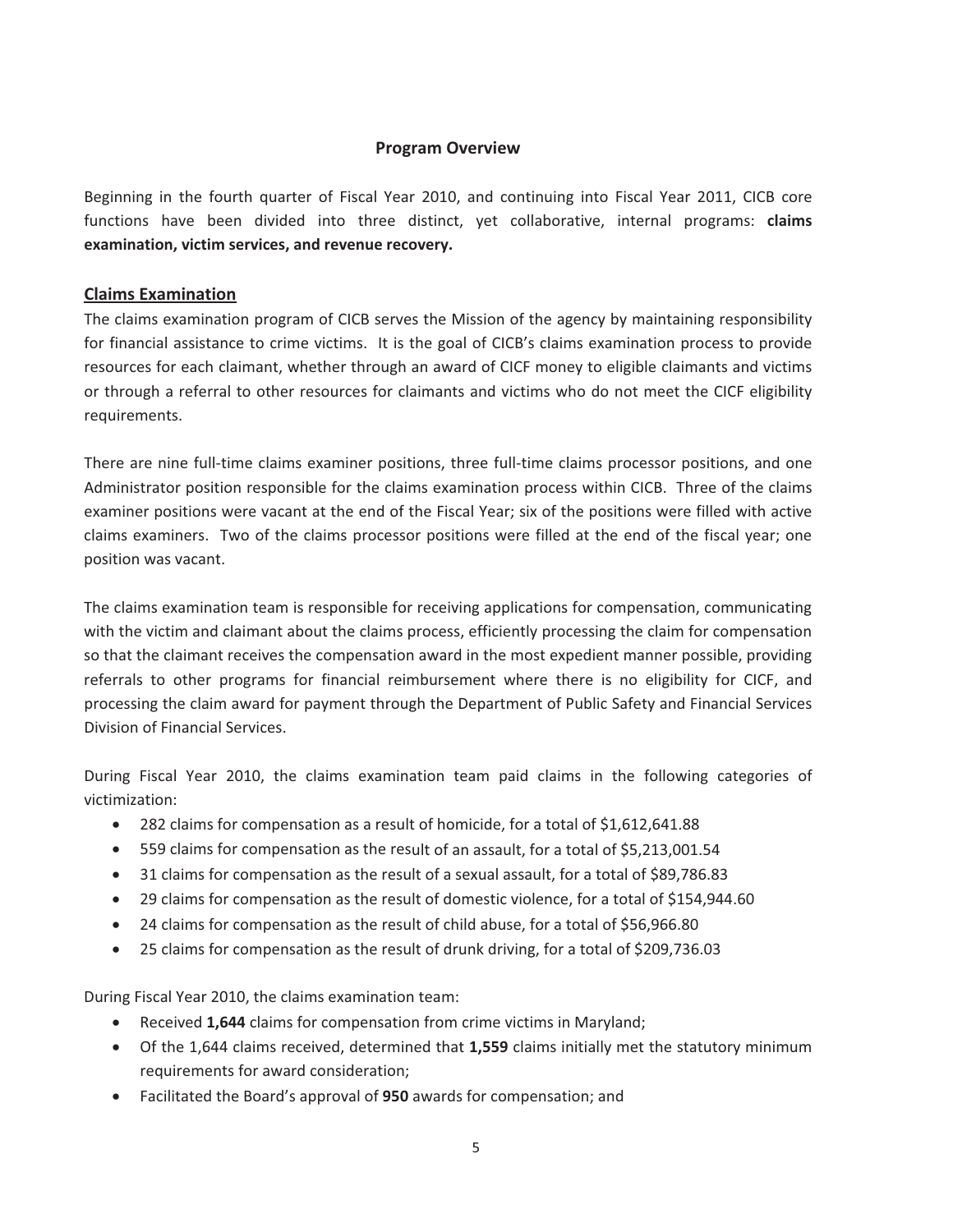• Disbursed a total of \$7,337,078 to crime victims who had compensable injuries as the result of the crime.

In addition to providing awards and/or other financial assistance to each crime victim, it is a key goal of the CICB to provide those awards, and process the claims, in an expedient and efficient manner. During Fiscal Year 2010, the claims examination team had an average processing time of 157 days, from the date that the claim is received in the CICB office to the day that the final decision is sent to the victim or claimant. While there is much work to do to continue decreasing the average number of days that it takes our claims examination team to process the average claim, the 157 day average represents a decrease of 28 days on average from the Fiscal Year 2009 average claim processing time. Additionally, 33% of all of our claims are processed within 90 days, which is an increase in the percentage of claims resolved within 90 days from Fiscal Year 2009. In Fiscal Year 2009, only 21% of all claims were resolved within 90 days.

#### **Revenue Recovery**

The second function of the CICB is to recover revenue owed to victims as the result of a court order for restitution upon a defendant's conviction. When the CICB pays for a victim's reimbursable expenses, the CICB creates a right of subrogation which allows CICB to recover the costs that have been paid out previously to a victim or a claimant. It is the goal of CICB's revenue recovery program to ensure that the claims examination program is able to function in the best interest of victims by recovering revenue sufficient to supplement the funds generated through the court fee legislation described above.

Throughout Fiscal Year 2010, the CICB employed one full-time revenue recovery specialist. In Fiscal Year 2011, CICB has increased the staff on the revenue recovery team to three full-time revenue recovery specialists. The revenue recovery team is responsible for tracking offenders through the criminal justice process, and when relevant, working with the prosecutors to request restitution, initiate collection efforts after a restitution judgment is entered, and work collaboratively with the Division of Parole and Probation to hold offenders accountable to their full court-ordered sentence.

During the last fiscal year, the revenue recovery team recovered \$92,264 in offender owed restitution. During Fiscal Year 2011, the CICB hopes to increase the amount of revenue recovered to 25% of the total amount of funds disbursed in awards.

#### **Victim-Services-**

The final function of the CICB is to assist the Department in providing exceptional services to crime victims and to ensure that victims of crime are receiving all of the rights to which they are entitled throughout the compensation process. In the fourth quarter of Fiscal Year 2010, CICB added a victim services team in an effort to prioritize and expand this role of the State's compensation program. It is the responsibility of the victim services team to create the standard for state-based victim services leadership.